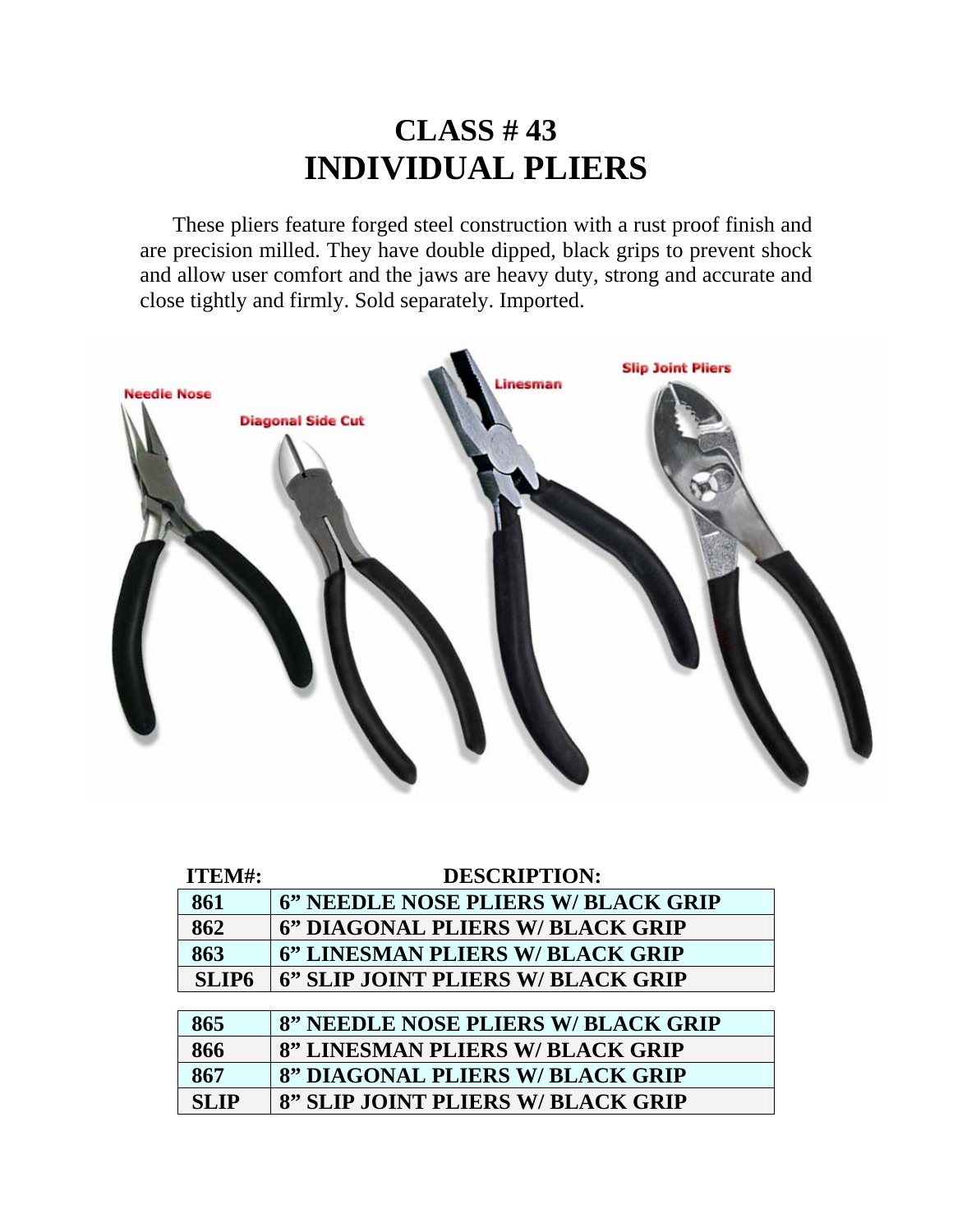# **CLASS # 43 SPECIALTY PLIERS**

#### **10-1/2" FENCING PLIERS**



 The hammer head also features a nail puller, a staple remover, a wire stretcher and wire cutter as well as precision milled channel and jaw for wire twisting. Imported.

#### **ITEM#: DESCRIPTION: FP52 10-1/2" ALL-IN-ONE FENCING PLIERS**

#### **11" LONG REACH NEEDLE NOSE**

 11" extra long needle nose pliers with the PVC dipped handles for sure grip. Perfect for mechanic use, or any hard to reach area as well as excellent additions to any fisherman's tackle box. Imported.

#### **ITEM#: DESCRIPTION:**  11NN 11" LONG REACH NEEDLE NOSE PLIERS



#### **4 PC. SNAP RING PLIER SET**

 Fixed tips assure perfect removal or installation of internal and external snap rings and the dipped PVC handles allow for positive grip. This is a set of four 6" snap ring pliers. Imported.

**ITEM#: DESCRIPTION:** 

# **659 4 PC. SNAP RING PLIER SET**



Internal Snap Ring

External Snap Ring

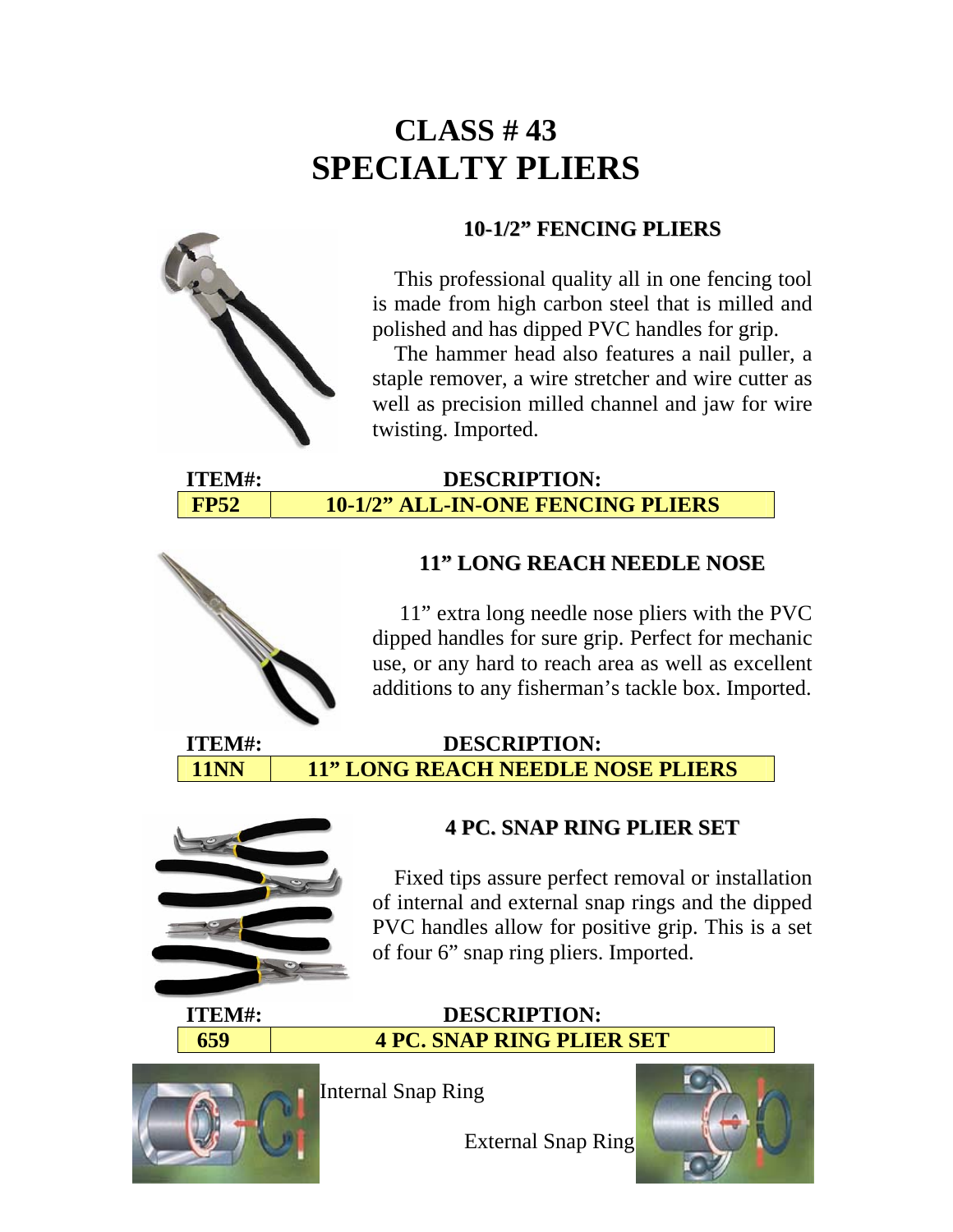## **CLASS # 43 LOCKING GRIP PLIER SETS**

 These clamps feature handles that tighten and lock to firmly hold materials in place, leaving your hands free to operate tools. Then with a simple flick of the inner hasp, the grip is loosened immediately, and unlike standard clamps they 'remember' their size when loosened. Heavy duty all steel construction.

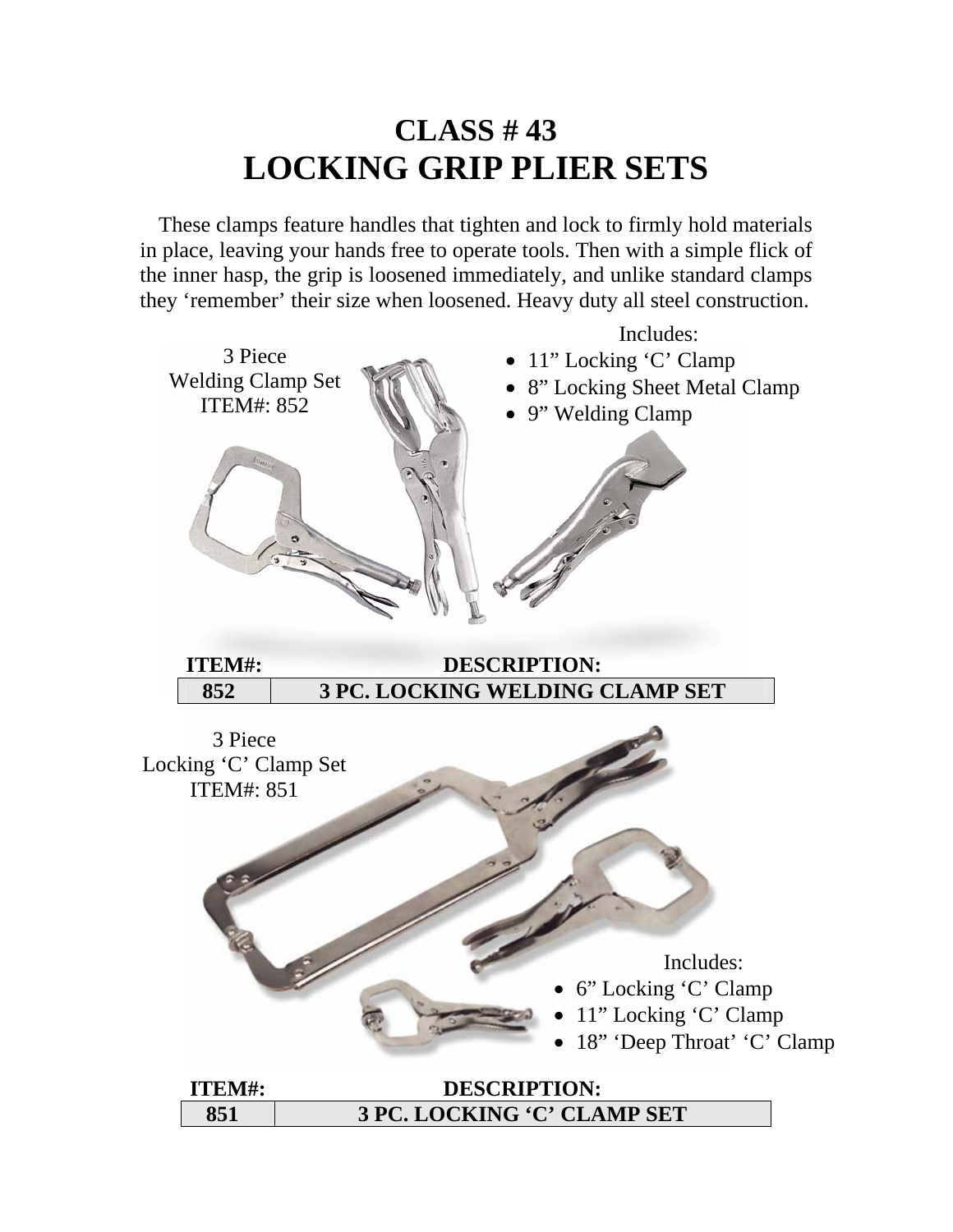## **CLASS # 43 WIRE & CABLE STRIPPER**

 Self adjusting wire and cable strippers are the perfect answer for stripping and mending any type of wire, including cable TV coax, audio and computer wire from 10 to 26 gauge, or for cutting from 10 to 22 gauge wire and cable.

 These tough grippers bite into the outer casing without gouging the cable underneath. No need to set the depth or feel your way into the cable, because these are self-adjusting, you can't miss! Imported.

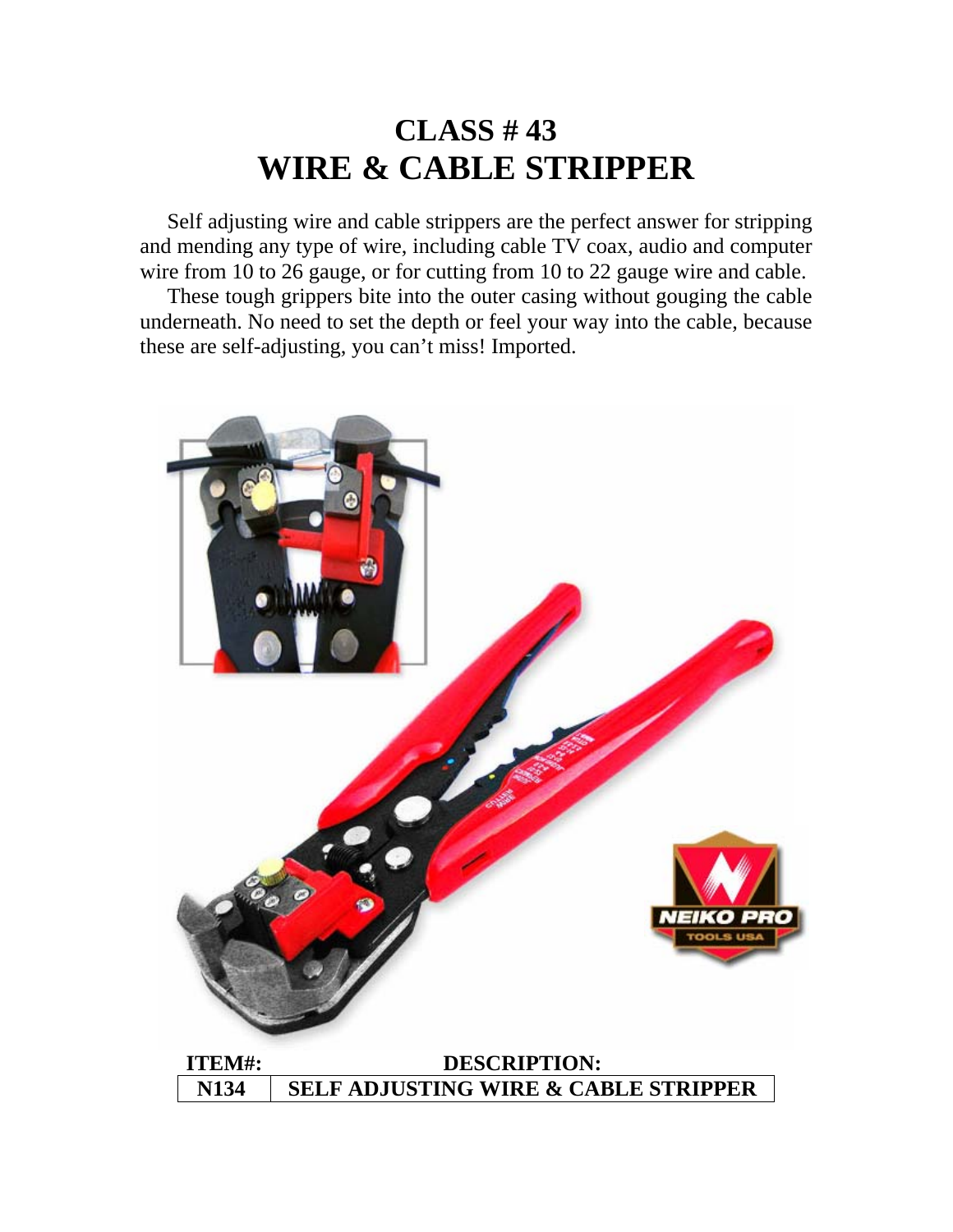## **CLASS # 43 5 PC. MECHANIC'S PLIERS SET**

 This standard set of mechanic's pliers could be the only set you will ever need. They are made of heavy duty, drop forged steel, with heat treated jaws and hardened cutting edges. The handles are double dipped to prevent shock and provide user comfort. (The locking pliers, because of its functions, does not have the dipped handles). Vinyl carrying pouch is included. Import.

Includes one each of the following pliers:

- 8" Linesman Pliers
- 10" Locking Plier
- 6" Diagonal Side Cut Pliers
- 10" Slip Joint Pliers
- 6" Needle Nose Pliers



**ITEM#: DESCRIPTION: 850 5 PC. MECHANIC'S PLIER SET**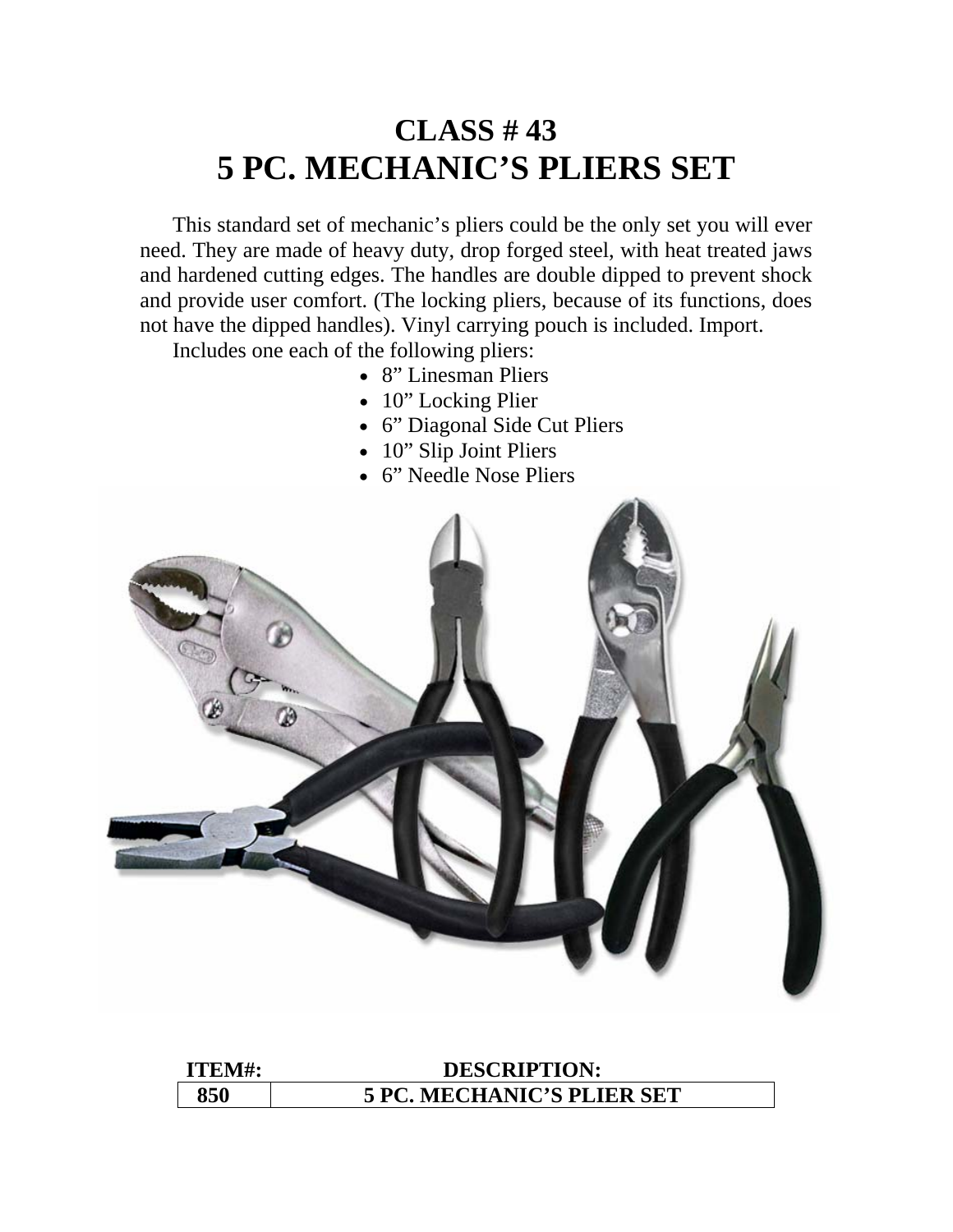## **CLASS # 43 6 PC. MECHANIC'S PLIER SET**

 These professional quality mechanic's pliers are made from high carbon, tempered steel that is hardened and polished. Each plier is precise, accurate, and made to last. There is no 'play' or 'wiggle' in the jaws and they feature rubber coated, insulated handles to prevent shock and provide user comfort.

 The high visibility handles make them easy to locate and this 6 piece set comes complete in a roll up, vinyl pouch. Imported.



| ITEM#:      | <b>DESCRIPTION:</b>               |
|-------------|-----------------------------------|
| <b>N101</b> | <b>6 PC. MECHANIC'S PLIER SET</b> |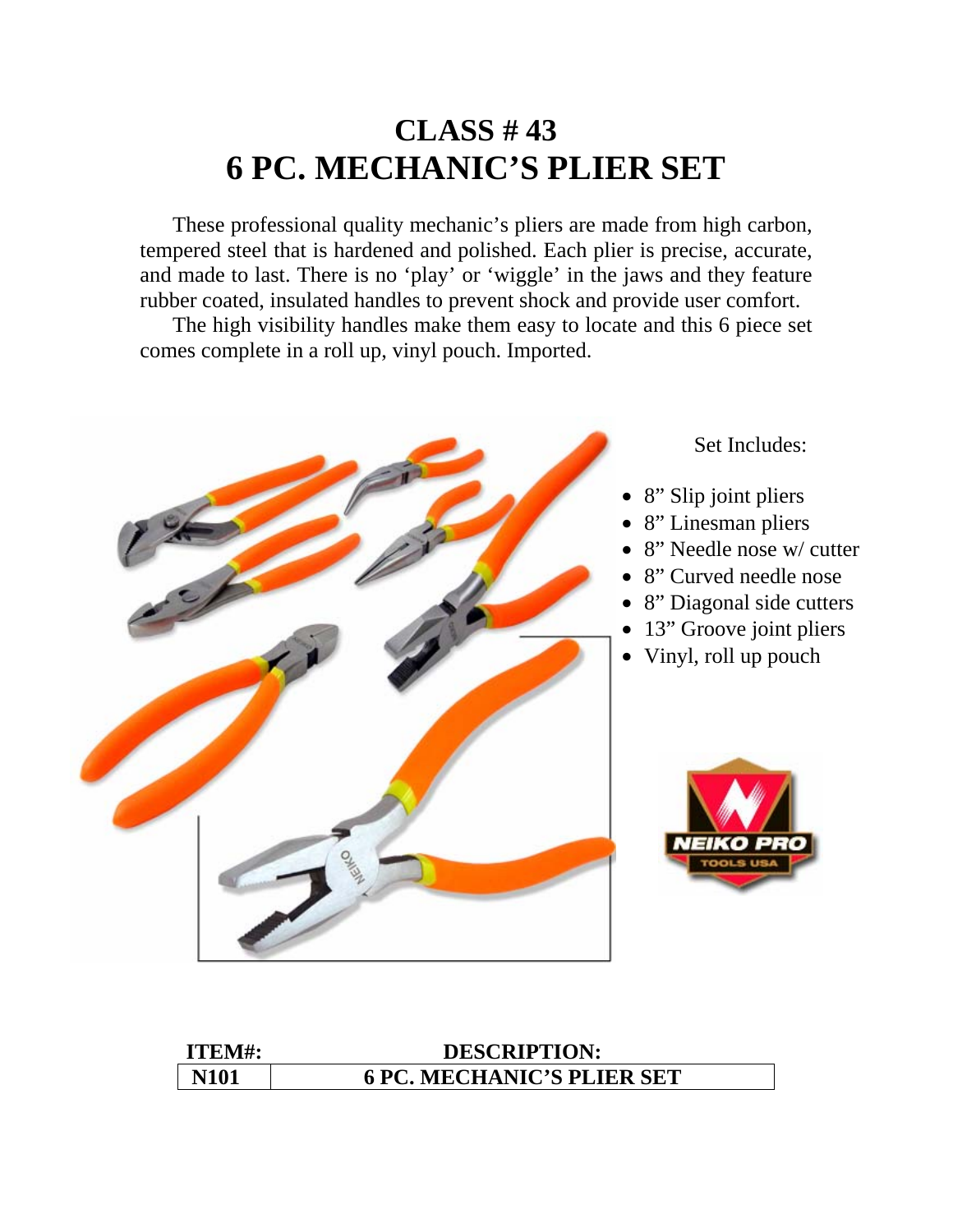## **CLASS # 43 4 PC. GROOVE JOINT PLIER SET**

 These are great quality groove joint pliers, also called 'tongue and groove' pliers but available at half the cost of Channellock™ brand pliers. They have bright orange, cushioned handles that provide a soft grip and no slippage as well as being shock proof.

 The jaws on these pliers are tight and accurate and will not loosen with up age. They are precision ground, case-hardened, plated and polished and are complete with a roll up, vinyl pouch. Includes one each of a 6", 8", 10" and 12". Also available is an individual 16" grooved joint pliers, sold separately. Imported.



| ITEM#:      | <b>DESCRIPTION:</b>                       |
|-------------|-------------------------------------------|
| <b>N131</b> | <b>4 PC. GROOVE JOINT PLIER SET</b>       |
| <b>N133</b> | <b>16" INDIVIDUAL GROOVE JOINT PLIERS</b> |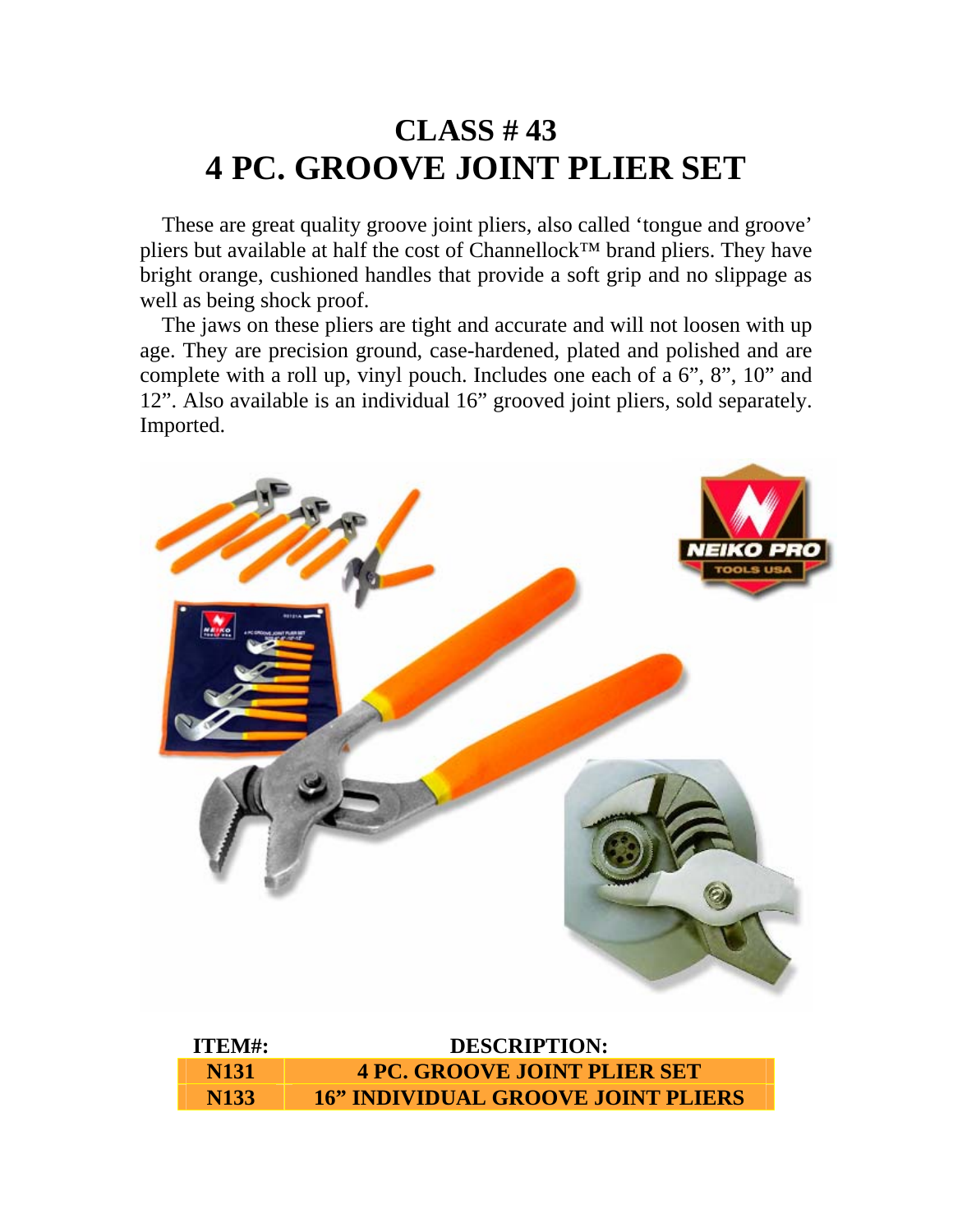## **CLASS # 43 INDIVIDUAL PLIERS**

 These professional quality pliers are made from high carbon, tempered steel that is hardened and polished. Each plier is precise, accurate, and made to last. There is no 'play' or 'wiggle' in the jaws and they feature rubber coated, insulated handles to prevent shock and provide user comfort. Import.



#### **10" LINESMAN PLIERS**

- High Carbon Steel
- Drop Forged
- Hardened Teeth
- Polished Finish
- Soft, Hi-Viz Handle

**ITEM#: N173**

#### **11" NEEDLE NOSE PLIERS**

- High Carbon Steel
- Drop Forged
- Hardened Teeth
- Polished Finish
- Soft, Hi-Viz Handle

**ITEM#: N172**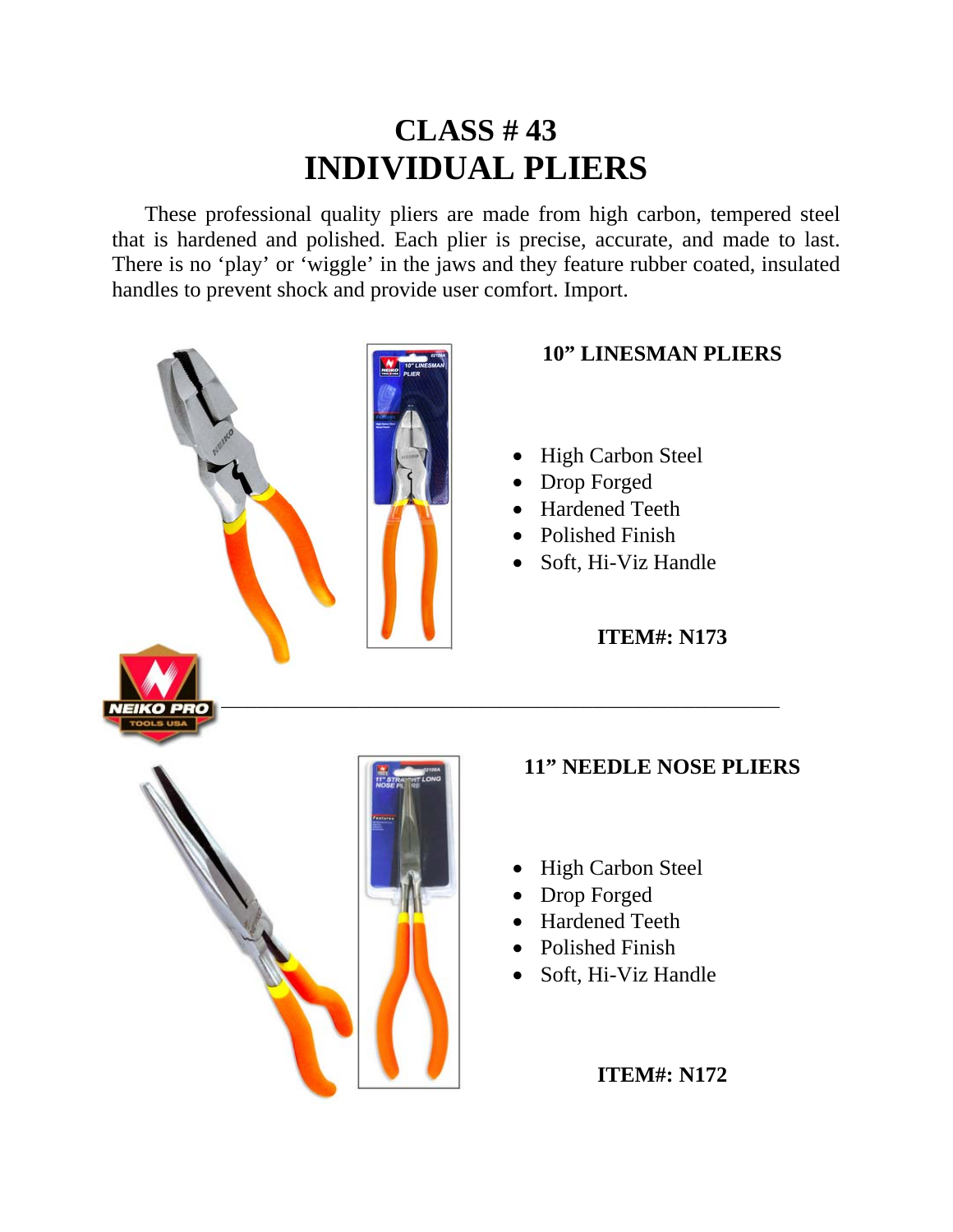## **CLASS # 43 5 PC. LOCKING PLIERS SET**

 This is the best value in locking grip pliers with a quality equal to that of Vise Grip™ brand. These are tools you can count on to do the tough job but at a much better price than the top brand.

 All steel construction and made to last. Each wrench tightens with a twist of the knob and loosens instantly with a flick of the inner hasp. This 5 piece set includes a roll up canvas and vinyl pouch. Imported.



| ITEM#: | <b>DESCRIPTION:</b>                 |
|--------|-------------------------------------|
| N132   | <b>5 PC. LOCKING GRIP PLIER SET</b> |